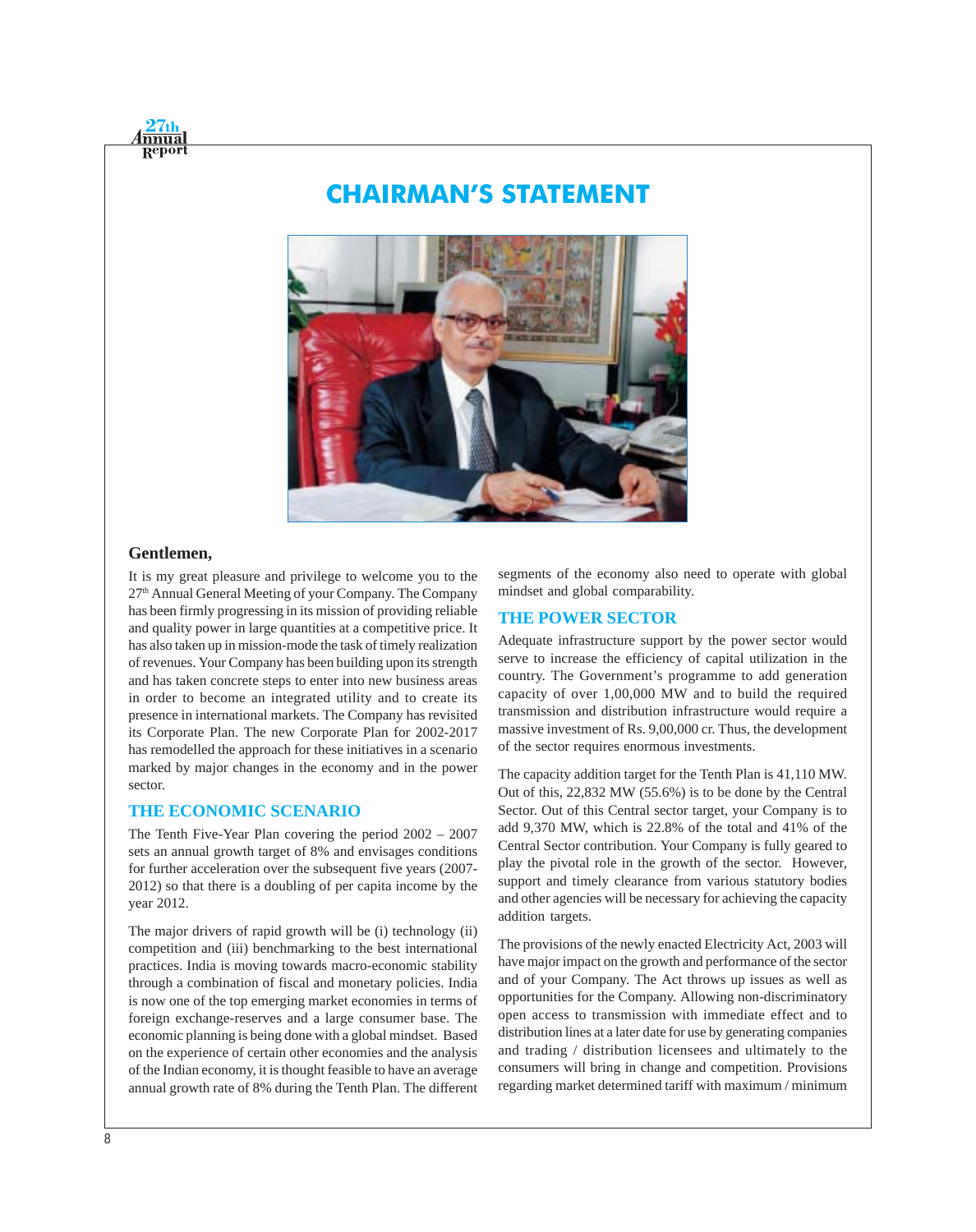

threshold and regarding tariff through competitive bidding will influence business modalities and encourage competition. Trading may also emerge as a major activity. Generators are allowed to enter distribution business. Regulators will have a very important role in infusing dynamism into the sector and ensuring flow of investment into the sector while providing really sustainable benefit to the end consumers.

The Electricity Act does provide a very sound framework. But the real success will lie in effective implementation through appropriate policies. The Union Ministry of Power has circulated a 'Discussion Paper' on tariff policy and the CERC has issued 'Discussion Papers' on terms and conditions of tariff, 'open access' and power trading.

Besides enactment of the Electricity Act, the Ministry of Power has also given a major thrust to Accelerated Power Development and Reform Programme and to rural electrification. A 50,000 MW Hydroelectric initiative has been launched by Hon'ble Prime Minister of India. The One-Time-Settlement of the dues of SEBs to CPSUs is also likely to help the sector. It will improve the balance sheets of the signatory SEBs. They can now raise resources on the strength of their improved balance sheet and thereby invest in the areas of distribution upgradation, R&M of existing plants and creation of new generation capacities.

However, the overall success of the various reform initiatives will be seen in the ability of the sector to attract and utilize adequate investment. Here, it may be noted that in totality, the cost of power in India is not high. The high level of cross subsidies makes the tariff structure rather skewed. Thus, much will depend on effective determination and realization of user charges which must cover the cost of service and provide incentives to the investors comparable to alternate investments. The success of the initiative to provide power for all by 2012 will, to a great extent, be determined by the ability of the power sector to attract fresh investments.

### **STRATEGIC INITIATIVES TAKEN BY NTPC**

#### **New Corporate Plan**

The Company has redrafted its Corporate Plan. The new Corporate Plan for the period 2002-2017 is both, a mid-course review of the earlier Corporate Plan made for the period 1997- 2012, and also a new road-map chalked out in view of emerging changes, issues and opportunities in the sector.

The new 'Corporate Mission' contains new directions and it also underlines more firmly certain initiatives already taken by the Company. Some elements of the Mission Statement are:

**•** Adopt a broad-based capacity portfolio including hydropower, LNG, nuclear power, and non-conventional and eco-friendly fuels.

- **•** Be an integrated utility by implementing strategic diversifications in areas such as power trading, distribution, transmission, coal mining, coal beneficiation, etc.
- **•** Develop a strong portfolio of profitable businesses in overseas markets including technical services, generation assets etc.
- **•** Lead fundamental and applied research for adoption of state-of-the-art technologies, breakthrough efficiency improvements and new fuels.
- **•** Lead developmental efforts in the Indian power sector including assisting state utility reform, policy advocacy etc.

In order to realize the Mission, the Company has laid down its objectives in the areas of (i) business portfolio growth, (ii) customer focus (iii) making the corporation agile (iv) performance leadership (v) human resources development (vi) financial soundness (vii) sustainable power development and (viii) research & development.

#### **Integration**

The gradual opening up of the sector, now being facilitated by the Electricity Act 2003, presents new business opportunities. These opportunities need to be exploited by the Company in order to strengthen its competitive advantage in generation and to allow growth opportunities to its workforce while leveraging its skills.

By way of **backward integration**, your Company is diversifying into captive coal mining. The objective is to fill the gaps in fuel availability to NTPC plants as an internal fuel security measure and also to attempt a better price benchmark.

In order to improve gas availability for the existing plants and to ensure gas availability for the expansion projects, your Company has initiated the process of international competitive bidding for LNG, its regassification and transportation. Your Company would consider investing a minimum of 26% in the regassification ventures and may also consider investment in associated liquefaction terminals.

By way of **forward integration**, your Company is entering into the business of distribution and trading of power. Your Company has set up a wholly owned subsidiary '**NTPC Electric Supply Company Limited**' for establishing its presence in distribution and is in process of identifying and acquiring appropriate distribution segments.

In view of the expected increase in the volume of energy trading, your Company has set up a wholly owned subsidiary '**NTPC Vidyut Vyapar Nigam Limited**'. In the long run, the Company contemplates to establish a national power exchange utilizing state-of-the-art technology.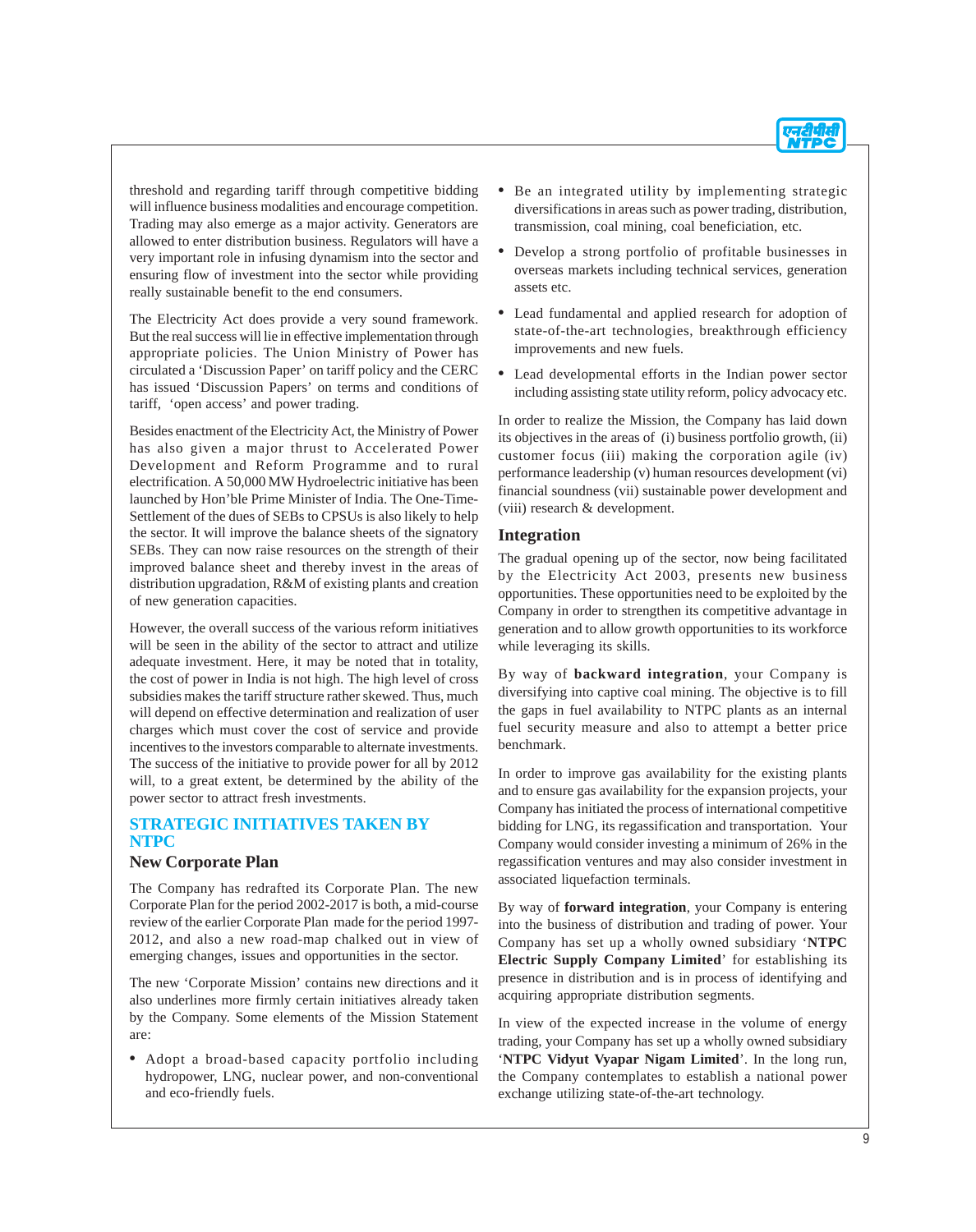

By way of **lateral integration**, the Company has set up a wholly owned subsidiary **'NTPC Hydro Limited'** to carry out the business of implementing and operating small and medium hydro power projects with less than 250 MW capacity. This subsidiary has been given the 108 MW Lata Tapovan Project by the Uttaranchal Government. This is in addition to the direct hydro capacity development by NTPC at Koldam (800 MW), Loharinag Pala (520 MW) and Tapovan Vishnugad (360 MW). New capacity addition is also being planned under joint ventures with SAIL at Bhilai (500 MW), with Railways at Nabinagar (1000 MW), and with the Tamil Nadu Electricity Board at Ennore (1000 MW).

#### **NTPC in the Global Market**

In view of the significant demand for EPC, O&M and R&M related services in domestic and international markets, the Company is seeking strategic alliances with reputed international players. It has also joined hands with BHEL for executing contracts abroad. NTPC has joined in expression of interest as power plant service provider in Algeria, Oman, Saudi Arabia and Iran in an effort to expand its business to international boundaries towards its goal of becoming an Indian MNC.

#### **Other Initiatives**

In order to give a quantum thrust to its research & development activities, the Company has decided to set up a 'Power Technology & Research Centre', which would conduct research in alternate fuels, non-conventional energy resources and new technologies. Blending R&D with Corporate Social Responsibility, the proposed Centre will develop commercial options for distributed power generation. The Company has decided to earmark 0.5% of its profits for R&D activities.

The Company is also examining the feasibility of setting up a 100 MW IGCC demonstration plant based on domestic coal at its Dadri power station with the association of USAID and also with the association of BHEL at one of its power stations.

The Company is also an active member of National R&D Committee constituted by the Principal Scientific Advisor to the Government of India for development of indigenous IGCC technology suitable for Indian coal.

Your Company has begun the implementation phase of the corporate transformation project called '**DISHA'** with the help of M/s A.T. Kearney. As part of the Project DISHA, the Company has initiated an Enterprise Resource Planning (ERP) project called **'LAKSHYA'**. The ERP initiative is likely to impart a cutting edge to the Company in terms of increased efficiency, quicker response to stakeholders' demands and flexibility as well as transparency of decisions.

## **ALL ROUND PERFORMANCE Capacity Addition**

The Company has 5800 MW capacity under construction, which is the highest simultaneous construction activity so far undertaken by the Company. In addition to this, orders are going to be placed in a month or two for 1710 MW capacity. Further, bids have already been invited for 3960 MW capacity. Work is likely to commence within a year on setting up 1500 MW capacity in joint-ventures with SAIL (500 MW) and Railways (1000 MW) respectively. This is by far the largest capacity addition endeavour for the Company and also for any organization in the sector.

The initiatives of your Company are primarily based upon the confidence generated by its sustained performance at high levels. The performance during the year 2002-03 has been in keeping with the company's robust track record. Some of the highlights are:

- Turnover of Rs. 199.84 billion (US \$ 4.129 billion).
- Net Profit of Rs. 36.07 billion (US \$ 745 Million).
- Generation of 140.868 Billion Units (TwH), which is 5.76% higher than the generation during 2001-2002.The Company contributed over 47% of the incremental annual generation of the country.
- Contributing 26.51% of the entire country's generation with only 19.44% of national capacity.
- Highest ever Plant Load Factor of 83.6% against the all India average of 72.1%.
- Providing power at highly competitive average tariff of 147.12 paise / KwH (US Cents 3.04 / KwH).
- Much improved current realisation of 92.3% in 2002-03, which further increased to 99.3% during April-August 2003.
- Dividend paid and proposed Rs.7.08 billion for the year(US\$ 146.296 million).
- Net worth of the Company as on 31 March 2003 was Rs. 315.04 billion (US \$ 6.509 billion).

This kind of sustained performance and continuous improvement is an outcome of well planned measures taken to reduce project-implementation-time-cycle, adoption of best operation and maintenance practices and several other steps taken in different areas. The strategy of expanding the capacity in existing projects has also helped in reducing project implementation cost and time. This ultimately means power availability at lesser price to the consumer.

Under its comprehensive Corporate Mission, your Company has been contributing to India's power supply while taking